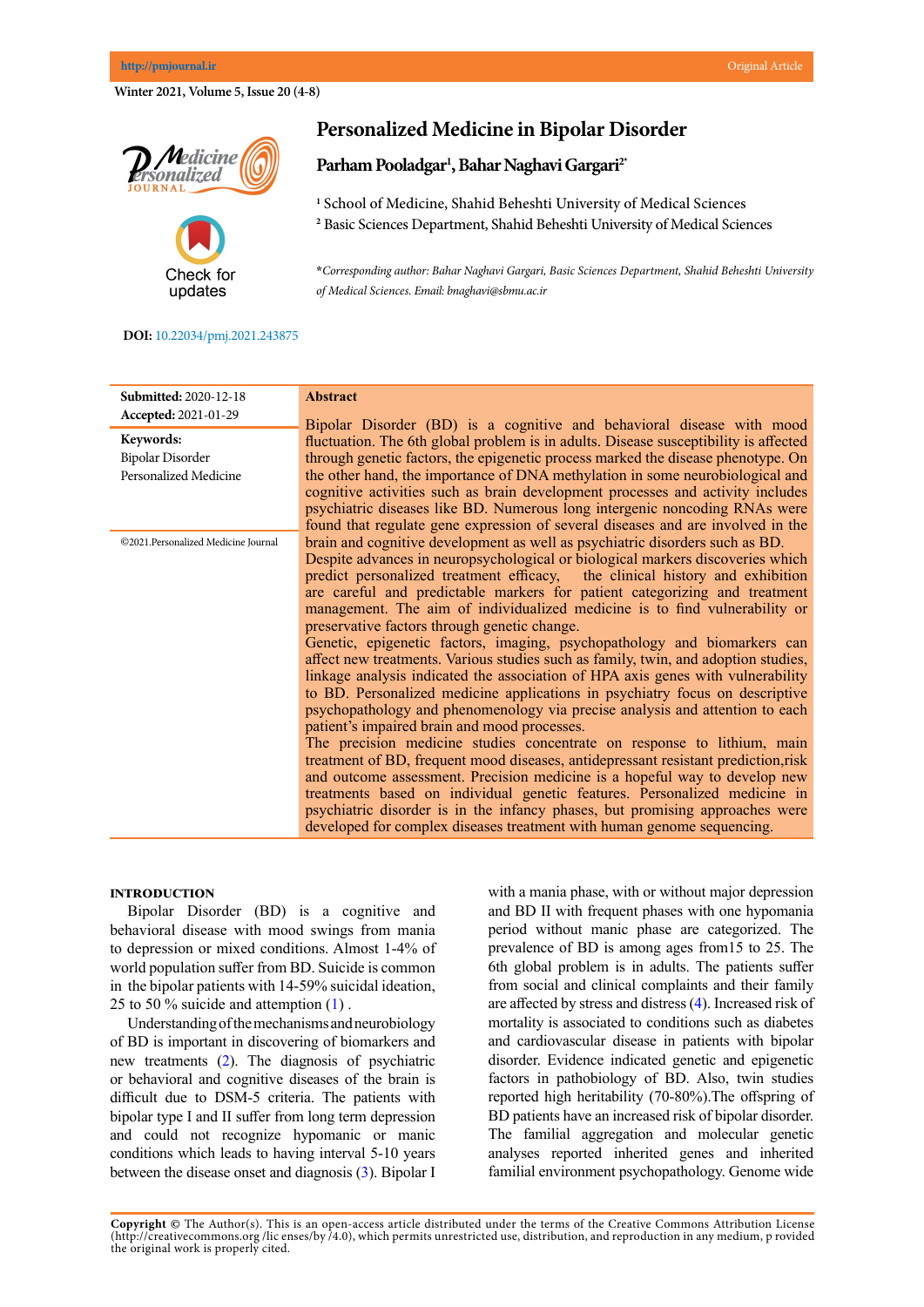association studies (GWASs) recognized multiple loci showing heritability and 30 loci including encoding ion channels, neurotransmitter transporter and synaptic components (5).

The role of epigenetic modification in the pathogenesis of complex diseases like BD reported. DNA modification, histone modification and staining quality remodeling are epigenetic mechanisms suggested in bipolar disorder. In the present, symptomatic treatment is the only indicator for BD. Communication between body and environment as epigenetic mechanism includes DNA methylation and histone modification leads to pathological tag on the individual. It is important to BD which candidate genes do not exhibit powerful variation, but the epigenetic modification encountered heritable changes. Disease susceptibility is affected through genetic factors, the epigenetic process marked the disease phenotype. In point of genetic researches, BD is a polygenetic that is influenced via environmental factors. The methylation of COMT and PPIEL genes is an important epigenetic mechanism in biphasic disorders because these genes regulate the dopamine measure  $(6)$ .

On the other hand, the importance of DNA methylation in some neurobiological and cognitive activities such as brain development processes and activity includes psychiatric diseases like BD. Reeline, Sox, and Foxp2 were observed in the postmortem brain and blood of patients. Epigenome wide studies indicated 12000GC-rich such as CPG islands in prefrontal cortical brain tissue. Increasing methylation upstream of Sms gene and decline of methylation upstream of Ppiel were showed in BD. Using next-generation sequencing, Methyl-DNA immunoprecipitation and high-throughput sequencing (MeDIP-Seq), various patterns of aberrant DNA methylation and next transcriptional start sites (TSS), sequences as CpG island shores" as well as promoters without CGIs were observed (7).

The important function of intergenic non- coding RNAs (lincRNAs) in psychiatric and mental disorders was know. Due to RNA-seq-based transcriptome studies, numerous long intergenic noncoding RNAs (LincRNAs) were found that regulate gene expression of several diseases. Furthermore , LincRNAs are involved in the brain and cognitive development as well as psychiatric disorders such as BD. For example, lincRNA LINC00173 is variously expressed in bipolar disease. Differentially expressed lincRNAs (DELincRNAs (with some genes regulate various functions in different regions of the brain. lncRNAs, involve in brain development and modulate production and differentiation of pluripotent stem cells. Almost, 3600 LncRNAs are expressed in the various regions of the brain like subventricular zone, olfactory bulb, and dentate gyrus. Microarray and RNA-sequencing (RNA-seq,

as high resolution and high throughput techniques and with differential detection are used to discover lncRNAs involved in the brain development and neuro/pscychiatric disorders. Brn1b, RMST, and TUNA lead to neural stem cell differentiation. The modulation of GABAergic neurons was performed by EVF2. Moreover, the association of GABA system was indicated in psychiatric disorders such as SCZ, MDD and BD. BDNF protein level is increased with brain-derived neurotrophic factor (BDNF) antisense RNA (BDNF-AS) and promotes outgrowth, differentiation, survival, and proliferation. The mechanism of antidepressants reaction) and electroconvulsive treatment changes BDNF levels. Also, several studies reported a feedforward and feedback loop between neurotrophin signaling and lncRNA expression in psychiatric disorders (8, 9).

Brain studies of bipolar patients indicated alternative splicing impairments and changed levels of circular RNAs (circRNAs) cNEBL and cEPHA3 in bipolar disorder (10).

Malat1 expression level as long non -coding RNA was decreased in peripheral mononuclear blood cells (pbmc) of BD patients (11).

Genome wide association study reports hundreds or thousands of common variants without great influence on the probable role in heredity psychiatric diseases. Powerful association in C4 variants at MHC locus was found through GWAS in schizophrenia. However, targeted NGS of the GWAS zone is applicable to determine rare and common variants in BD and AD. It is difficult to use GWAS results in psychiatric disorder heritability due to the paucity of common causal variants at personalized medicine, but rare copy number variants (CNVs) function in the etiology of neuropsychiatric disorders was discovered. The role of CNVs in autism (1q21, 17p12, NRXN1 (neurexin 1) and other CNV region like 1q21.1, NRXN1, 2q37, 3q29, 7q11.23, 15q11.2, 15q13.3, 16p11.2, 16p13.1, 17q12 and 22q11.2 association with schizophrenia , intellectual disability and neuropsychiatric/neurodevelopmental conditions (12).

Personalized medicine is interested in combing novel molecular profiling with clinical-pathological indexes leads to proper diagnosis, prognostic and curative approaches tailored to any individual. Despite advances in neuropsychological or biological markers discoveries which predict personalized treatment efficacy , the clinical history and exhibition are careful and predictable markers for patient categorizing and treatment management (13).

Genetic markers are provided a hopeful approach to improve tailored therapeutics and disease prognosis for a reason 20-95% variations in central nervous drug using and pharmacodynamics. The response of lithium as a mood stabilizer was interesting phenotype and the genes with more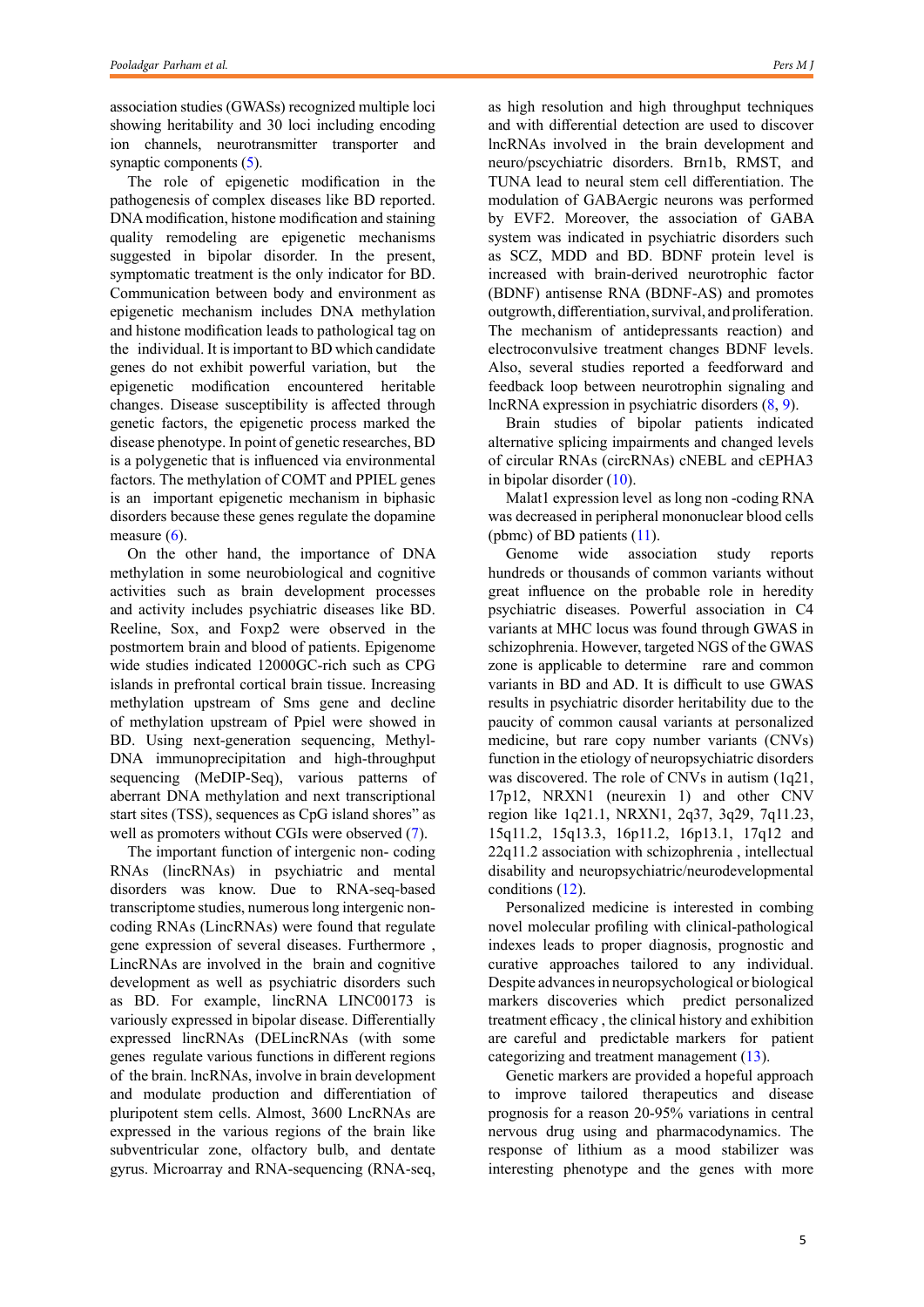replication implied in serotonergic (SLC6A4) and dopaminergic (DRD1) neurotransmission, synaptic plasticity (BDNF), and second messenger cascades (GSK3B). Pharmacogenetic results are very important in polypharmacy and provide some information about other mood stabilizers effects such as hyperammonaemia (CPS1 gene) and hepatic dysfunction (POLG gene), the effect of valproate and cutaneous hypersensitivity reactions (HLA-B\*1502), the effect of lamotrigine or carbamazepine. Also, cytochrome (CYP) P450 gene polymorphisms prepare benefit data (14, 15).

The aim of individualized medicine is to find vulnerability or preservative factors through genetic change. Genetic, epigenetic factors, imaging, psychopathology and biomarkers can affect new treatments. Various studies such as family, twin, and adoption studies, linkage analysis ,the association of HPA axis genes with vulnerability to BD, as well as five SNPs (rs4713902,rs7757037, rs9296158, rs3800373 , rs9380525 , rs4713902 and four SNPs (rs1043805, rs3800373, rs9296158, and rs1360780) differential association with episodes of depression or suicide attempt in BD. The evidence of GWAS showed the susceptibility to bipolar disorder with FKBP5 SNPs. Bipolar disease pathogenesis is suggested to related to the dopaminergic, serotonergic, and noradrenergic systems. The positive and negative associations of the genes encoding 5-HTT, monoamineoxidase A (MAOA) and catechol-O-methyltransferase (COMT) with BD were reported. Also, the relationship of circadian rhythm genes were shown. The function of aryl hydrocarbon receptor nuclear translocator-like BmaL1 (ARNTL) and circadian locomotor output cycles kaput (CLOCK) genes in controling of the internal circadian clock in BD patients was indicated. Other genes such as are calcium channel, voltagedependent, L type alpha1C subunit (CACNA1C), ankyrin 3 (ANK3), neurocan(NCAN) and odd Oz/ ten-m homolog4 (ODZ4) candidate genes for BD. Some specific mechanisms such as DNA methylation alternative splicing, RNA editing, histone modification, and non-transcriptional gene silencing via microRNAs regulated neurogenesis, addiction, psychiatric diseases mechanism and chronic stress. BDNF is involved in the pathophysiology of some psychiatric disorders like bipolar illness. BDNF cross the blood –brain barrier and increase the level of BDNF in the serum of bipolar patients with pharmacologic treatment. Thus, this protein is a striking candidate for BD researches because the peripheral blood level of BDNF decrease in mania, depression and euthymia (16).

Stress is an environmental factor that leads to improper regulation of the HPA axis, a principal coordinator of the adaptive response to stress. Cortisol level rise and SNPs in gene coding

corticotropin releasing hormone receptor 1 (CRHR1) were reported in the major depressive disease. The therapeutic response in BD is affected by genetic modification .Several candidate genes variation such as 5-HTTLPR, CLOCK, BDNF, X-box binding protein 1 (XBP1), glycogen-synthase kinase 3 beta (GSK3B), breakpoint cluster region (BCR), cAMP responsive element binding proteins 1to 3 (CREB 1, 2, and 3) and neurotrophic tyrosinekinase receptor, type 2 (NTRK2) were found in lithium response (16).

Personalized medicine substitute classic evidencebased process with person based phenotypic and biological features. The individualized medicine concentrates on a patients' features. Personalized medicine applications in psychiatry focus on descriptive psychopathology and phenomenology via precise analysis and attention to each patient's impaired brain and mood processes. The precision medicine studies concentrate on response to lithium , main treatment of BD , frequent mood diseases , antidepressant resistant prediction ,risk and outcome assessment (17).

Lithium is a first- line therapeutic approach of BD. Commonly, lithium alone or with other drugs is applied in 60% of patients with a chronic disorder, the response to this therapy persist heterogenous. The determination of molecular and genetic markers can predict mood balance mediators response and drug side effects. Lithium is very attractive drug in Pharmacogenetic studies in spite of slightly known mechanism and the heterogenous phenotype response which

made it difficult to use as a strong biomarker. Genomewide studies with profound phenotyping, in silico analyses and machine learning with pharmacogenomics investigations could apply individualized therapy to BD. Besides, pharmacogenetics and pharmacogenomics investigate the safety and efficacy of valproate and carbamazepine (18).

The onset of sever psychiatric conditions is in childhood or early youth.

The personalized psychiatry can be preventive worth. Phenotypic information and neuroimaging with Omics data develop precision diagnosis in highrisk population. The importance of microbiome on disease recurrences risks in BD.

However, ethical issues, stigma, autonomy, clinician expertise ,fairness, validity and cost benefit are important concepts in precision psychiatry (19).

The discovery of proper biomarkers for mental and psychiatric disorders is very important. Although using biomarkers for diagnosis, prognosis, evaluation of responses to treatment and preventing drug side effects of neurological and psychiatric diseases has not proper results. So, personalized medicine or individual patient treatments based on the patient genotype and specific phenotype help tailor therapy to patients  $(20, 21)$ . The prevention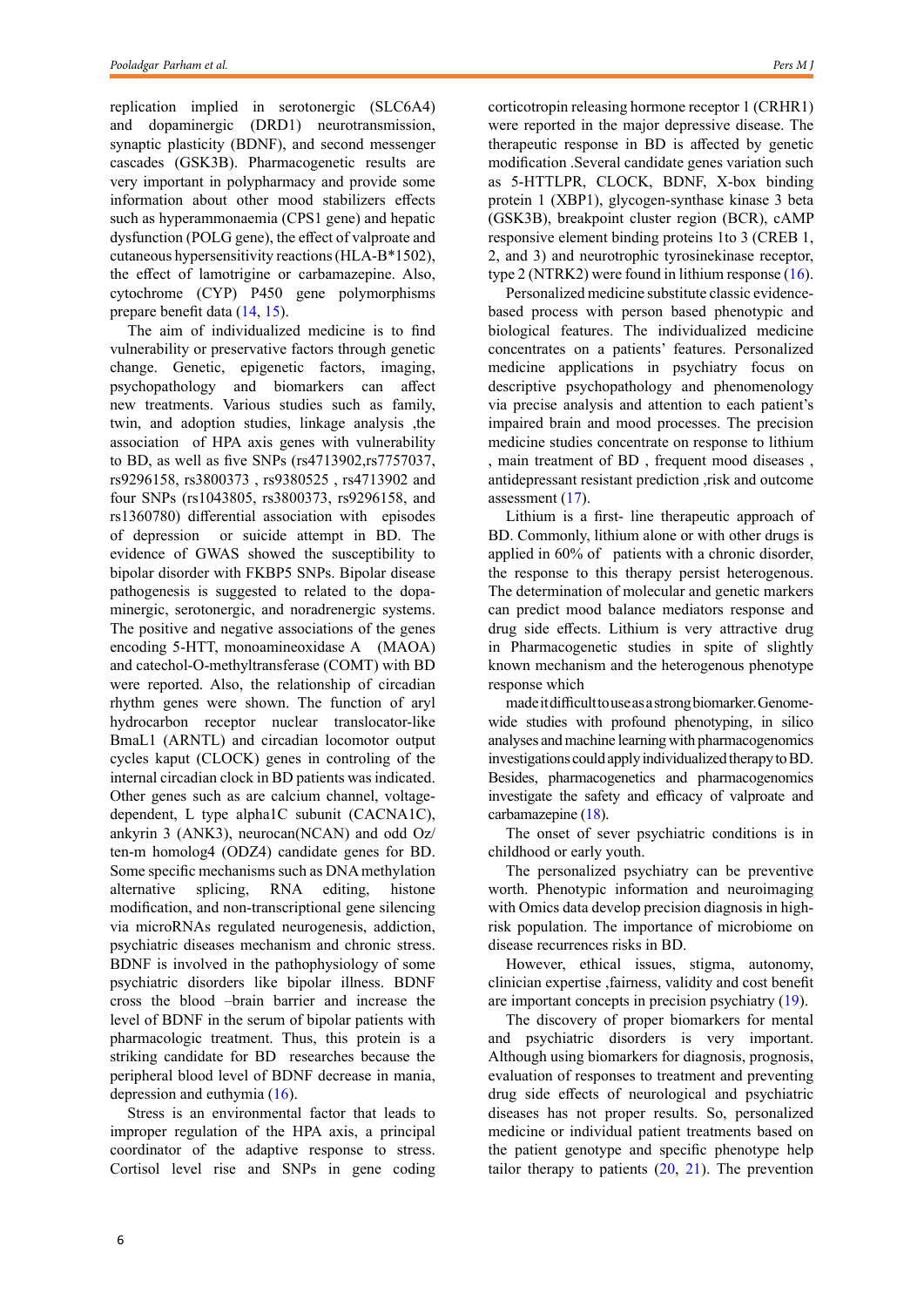and effective treatment of BD are very interesting medical researchers due to chronicity, disability and morbidity of bipolar illness. Lithium has been an effective drug for the acute treatment and debarment of frequent mania/hypomania and depression for more than half a century , the mechanism of lithium function in modulation of affective behavior was slightly known and lead to having no proper mood stabilizers without side effects (22). However, advances in the discovery of new drugs for mania, could not suggest appropriate treatment for acute BD. The polygenic and heterogeneous of bipolar illness convergence with other neuropsychiatric diseases that leads to little information about its true pathobiology (23).

Precision medicine is a hopeful way to develop new treatments based on individual genetic features. Personalized medicine in psychiatric disorder is in the infancy phases, but promising approaches were developed for complex diseases treatment with human genome sequencing. Dexamethasone suppression test with high specificity (96%) and moderate sensitivity (50-65%) could prognosticate next episodes of depression and mania as well as response to drugs. Although, common characteristics of serious psychiatric diseases are modified activity of the hypothalamus–pituitary–adrenal (HPA) axis which makes these findings not used in personal medicine-based therapy (19). The dosage of drugs such as carbamazepine, atomoxetine, selective serotonin reuptake inhibitors (SSRI) and tricyclic antidepressants (TCAs) could be regulated based on genetic data. Likewise, Clinical Pharmacogenetics Implementation Consortium (CPIC) administrated proper dosage of psychiatric treatments by using CYP2D6 (atomoxetine) and/or CYP2C19 (SSRIs and TCAs) genotyping as well carbamazepine based on HLA genotypes (19).

Personalized medicine in psychiatric disorders particularly in bipolar is great with focuses on psychopathology onset, genetic and epigenetic background , bipolar types ,biomarkers and imaging can modulate treatment especially proper treatment based on targeted bipolar patients ,but can be understood only by considering the temporal dynamics of mental diseases (13).

#### **Conclusions**

In the present, personalized medicine is a new approach in psychiatry. There is a great prediction about this approach using ,in spite of challenging ,will finally provide the best ,conventional and tailored treatment for mental disorders patients.

#### **Reference**

1. Scaini G, Valvassori SS, Diaz AP, Lima CN, Benevenuto D, Fries GR, et al. Neurobiology of bipolar disorders: a review of genetic components, signaling pathways, biochemical changes,

and neuroimaging findings. Revista brasileira de psiquiatria (Sao Paulo, Brazil : 1999). 2020 Sep-Oct;42(5):536-51. PubMed PMID: 32267339. Pubmed Central PMCID: PMC7524405. Epub 2020/04/09. eng.

2. Muneer A. The Neurobiology of Bipolar Disorder: An Integrated Approach. Chonnam medical journal. 2016;52(1):18- 37. PubMed PMID: 26865997. Epub 01/19. eng.

3. Kim Y, Santos R, Gage FH, Marchetto MC. Molecular Mechanisms of Bipolar Disorder: Progress Made and Future Challenges. Front Cell Neurosci. 2017;11:30. PubMed PMID: 28261061. Pubmed Central PMCID: PMC5306135. Epub 2017/03/07. eng.

4. Scott J, Etain B, Bellivier F. Can an Integrated Science Approach to Precision Medicine Research Improve Lithium Treatment in Bipolar Disorders? Front Psychiatry. 2018;9:360. PubMed PMID: 30186186. Pubmed Central PMCID: PMC6110814. Epub 2018/09/07. eng.

5. Stahl EA, Breen G, Forstner AJ, McQuillin A, Ripke S, Trubetskoy V, et al. Genome-wide association study identifies 30 loci associated with bipolar disorder. Nature Genetics. 2019 2019/05/01;51(5):793-803.

6. Zhang HS, Ke XY, Hu LL, Wang J, Gao LS, Xie J. Study on the epigenetic methylation modification of bipolar disorder major genes. Eur Rev Med Pharmacol Sci. 2018 Mar;22(5):1421-5. PubMed PMID: 29565503. Epub 2018/03/23. eng.

7. Li Y, Camarillo C, Xu J, Arana TB, Xiao Y, Zhao Z, et al. Genome-wide methylome analyses reveal novel epigenetic regulation patterns in schizophrenia and bipolar disorder. Biomed Res Int. 2015;2015:201587. PubMed PMID: 25734057. Pubmed Central PMCID: PMC4334857. Epub 2015/03/04. eng.

8. Hu J, Xu J, Pang L, Zhao H, Li F, Deng Y, et al. Systematically characterizing dysfunctional long intergenic non-coding RNAs in multiple brain regions of major psychosis. Oncotarget. 2016 Nov 1;7(44):71087-98. PubMed PMID: 27661005. Pubmed Central PMCID: PMC5342065. Epub 2016/09/24. eng.

9. Yoshino Y, Dwivedi Y. Non-Coding RNAs in Psychiatric Disorders and Suicidal Behavior. Front Psychiatry. 2020;11:543893. PubMed PMID: 33101077. Pubmed Central PMCID: PMC7522197. Epub 2020/10/27. eng.

10. Luykx J, Giuliani F, Veldink J, Kahn R. RNA sequencing in bipolar disorder: from long non-coding to circular rnas. European Psychiatry. 2017 2017/04/01/;41:S56.

11. Shirvani Farsani Z, Zahirodin A, Ghaderian SMH, Shams J, Naghavi Gargari B. The role of long non-coding RNA MALAT1 in patients with bipolar disorder. Metab Brain Dis. 2020 Oct;35(7):1077-83. PubMed PMID: 32458337. Epub 2020/05/28. eng.

12. Need AC, Goldstein DB. Neuropsychiatric genomics in precision medicine: diagnostics, gene discovery, and translation. Dialogues in clinical neuroscience. 2016;18(3):237-52. PubMed PMID: 27757059. eng.

13. Perugi G, De Rossi P, Fagiolini A, Girardi P, Maina G, Sani G, et al. Personalized and precision medicine as informants for treatment management of bipolar disorder. Int Clin Psychopharmacol. 2019 Jul;34(4):189-205. PubMed PMID: 30932919. Epub 2019/04/02. eng.

14. Squassina A, Pisanu C. Personalized medicine in bipolar disorder: how can we overcome the barriers to clinical translation? Per Med. 2013 Nov;10(8):765-8. PubMed PMID: 29776275. Epub 2013/11/01. eng.

15. Fabbri C, Di Girolamo G, Serretti A. Pharmacogenetics of antidepressant drugs: an update after almost 20 years of research. American journal of medical genetics Part B, Neuropsychiatric